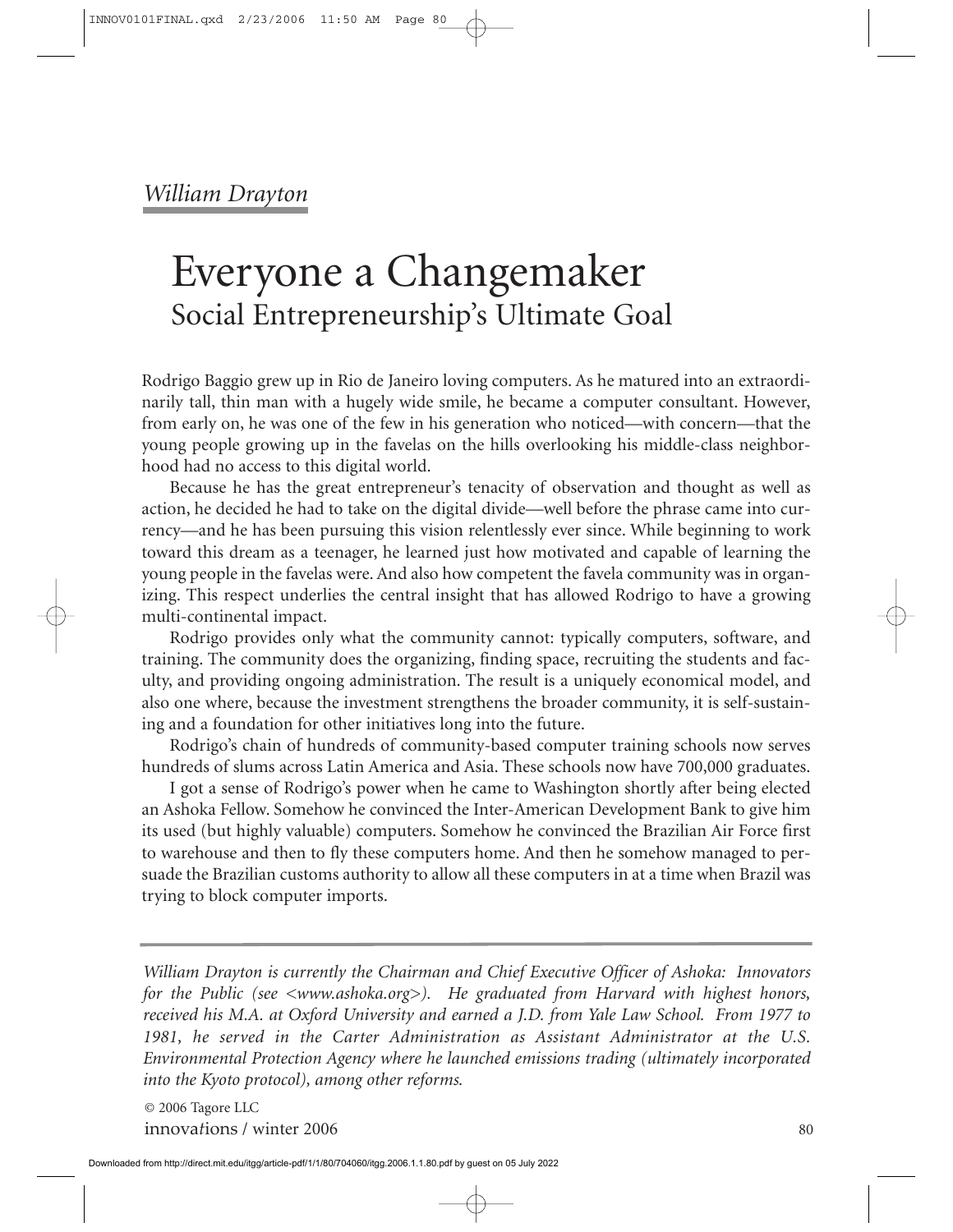Several years later, I got a further sense of how his mind worked, when I asked him why he was starting his work in Asia in Japan. Japan, he said, was the only large Asian source of computers where he could imagine getting people to give them to him. Therefore, as his first step, he had to demonstrate the value of his program to the Japanese in several of their own slums.

That is how entrepreneurs work. Having decided that the world must change in some important way, they simply find and build highways that lead inexorably to that result. Where others see barriers, they delight in finding solutions and in turning them into society's new and concrete patterns.

That much is easy to observe. However, there is more to it. Somehow, an unknown, young, lanky Rodrigo, the head of a new and unknown citizen organization, persuaded the managers of one after another of society's big institutions to do things they never would have imagined. He knew they were the right and logical things to do. Somehow they sensed that inner confidence and found it surprisingly persuasive.

What were they sensing? Rodrigo's words and arguments no doubt helped, but few people are willing to step out beyond the safely conventional merely on the basis of good arguments. Rodrigo was persuasive because his listeners sensed something deeper.

What Rodrigo was proposing was not just an idea, but the central logic of his life—as it is

for every great entrepreneur. He mastered and came to love the new digital world from the time he was a young boy. More important, his values from early on drove him to care about the poverty and inequality he could see on the hillsides rising behind the middle-class Rio in which he was growing up. His values and his temperament had him taking on the digital divide before the term was invented.

As a result, when Rodrigo sat across the table from the much older, powerful officials he needed to move, they were confronting not just a good idea, but deeply rooted and life-defining values: non-egoistic, kindly determination and commitment.

This values-based faith is the ultimate power of the first-class entrepreneur. It is a quality others sense and trust, whether or not they really fully grasp the idea intellectually. Even though they would not normally want to step out in front of the crowd, a quiet voice tells them to trust Rodrigo and go with his vision.

Any assessment of Rodrigo's impact that stopped with his idea, let alone his business plan, would not have penetrated to the core of his power. Our field has been impoverished by too many assessments that never get to the essence.

Nor is Rodrigo's most important impact his schools or the life-changing independence and mastery he provides his students. Consider the impact Rodrigo has on a community when he introduces his program. It is not a school created by the government or outsiders. It is a school created by, funded by, managed by, and staffed by people in the community. The students are responsible for learning and then making their way. Think how many patterns and stereotypes are crumpled by these simple and very obvious facts. The psychological impact is a bit like India emerging from 50 years of falling behind to suddenly being recognized as the new challenger at the cutting edge of the most advanced part of the world's economy.

Accompanying this disruption of old patterns of action and perception is another contribution, and I believe it is the greatest one of Rodrigo and every entrepreneur: the idea of catalyzing new local changemakers into being. Unless the entrepreneur can get someone in one community after another to step forward and seize his or her idea, the entrepreneur will never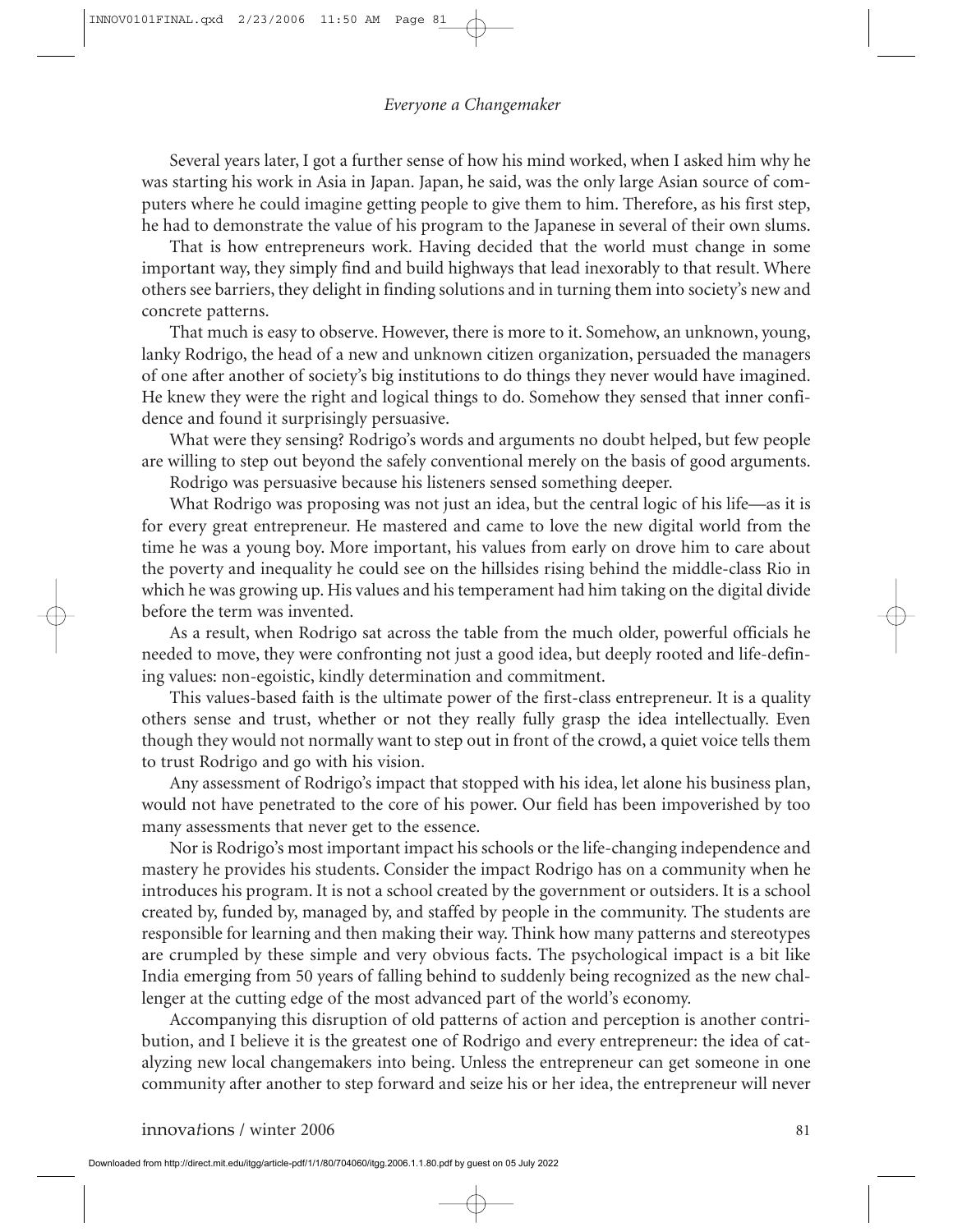achieve the spread that is essential to his or her life success. Consequently, the entrepreneur presents his or her idea to the local community in the most enticing, safe, understandable, and user-friendly ways possible.

Of course, the entrepreneur's own life story is in itself a beacon encouraging hundreds of others to care and to take initiative. This also increases the number of local changemakers.

Moreover, when these local champions then build the teams they need to launch the idea they have adopted, they are providing not only encouragement but also training to potential next-generation local changemakers.

As the field of social entrepreneurship has grown and multiplied and wired itself together

Ten years ago, the probability of an idea from Bangladesh affecting a community in Brazil, Poland, or the U.S. was very limited. Now it is common (the best-known example being Muhammad Yunus's impact on the global spread of microcredit) and becoming more common every year.

across the globe over the last 25 years, the rate of this plowing and seeding at the local level has accelerated dramatically. Ten years ago, the probability of an idea from Bangladesh affecting a community in Brazil, Poland, or the U.S. was very limited. Now it is common (the best-known example being Muhammad Yunus's impact on the global spread of microcredit) and becoming more common every year.

As the number of leading pattern-changing social entrepreneurs has been increasing

everywhere, and as the geographic reach of their ideas has been expanding ever more rapidly, the rate of plowing and seeding therefore has multiplied. As have the number of local changemakers.

This whole process is enormously contagious. As the number of large-scale entrepreneurs and local changemakers multiplies, so does the number of support institutions, all of these make the next generation of entrepreneuring and changemaking easier. Not only do people not resist, but in fact, they respond readily to this change. Who wants to be an object when they could be changemakers, when they could live lives far more creative and contributory and therefore respected and valued?

As important as Rodrigo's impact is on the digital divide and on the lives and communities he serves, I believe this second dimension of his impact is far more important—especially at this transitional moment in history.

The most important contribution any of us can make now is not to solve any particular problem, no matter how urgent energy or environment or financial regulation is. What we must do now is increase the proportion of humans who know that they can cause change. And who, like smart white blood cells coursing through society, will stop with pleasure whenever they see that something is stuck or that an opportunity is ripe to be seized. Multiplying society's capacity to adapt and change intelligently and constructively and building the necessary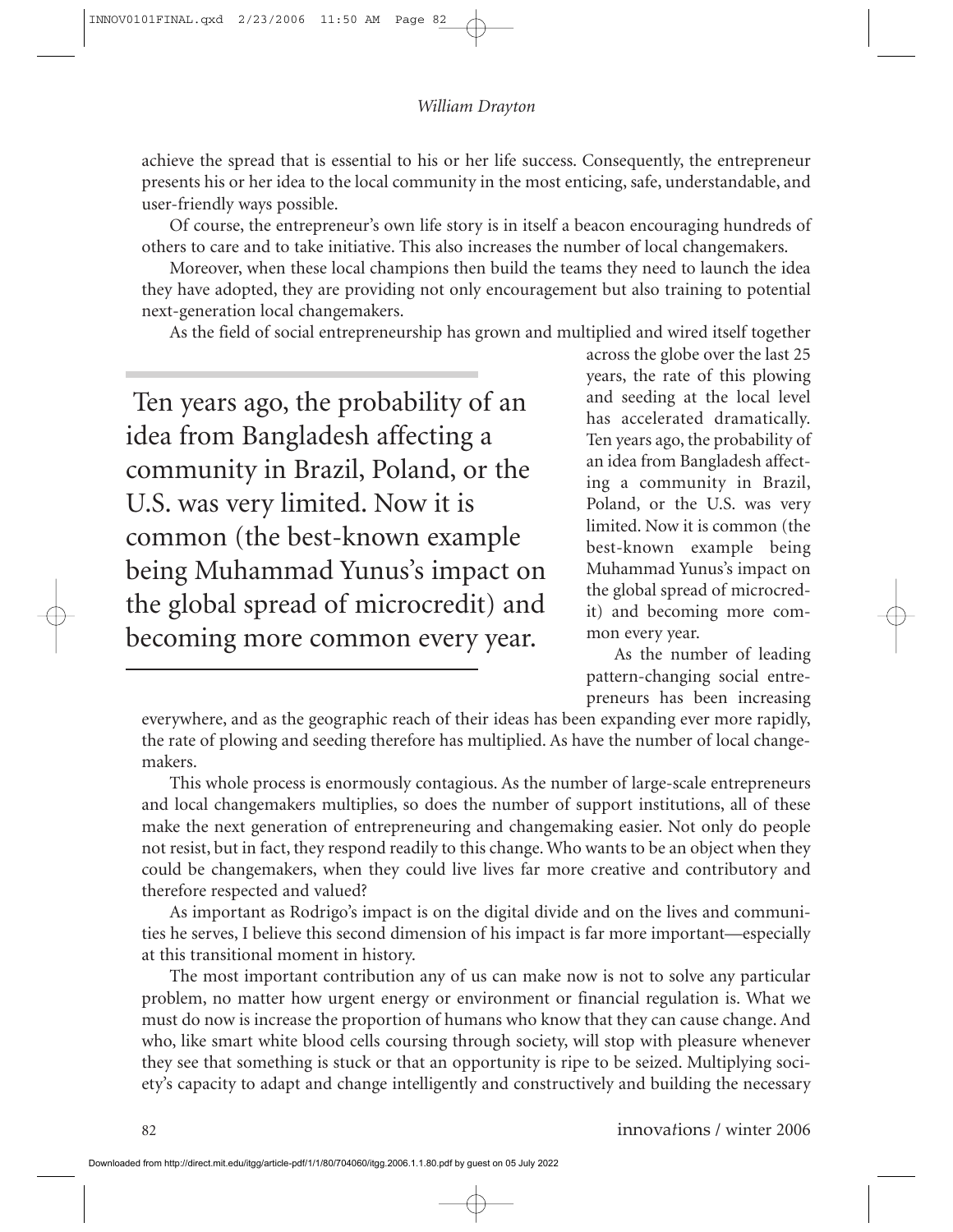underlying collaborative architecture, is the world's most critical opportunity now. Patternchanging leading social entrepreneurs are the most critical single factor in catalyzing and engineering this transformation.<sup>1</sup>

## EVERYONE A CHANGEMAKER

The agricultural revolution produced only a small surplus, so only a small elite could move into the towns to create culture and conscious history. This pattern has persisted ever since: only a few have held the monopoly on initiative because they alone have had the social tools.

That is one reason that per capita income in the West remained flat from the fall of the Roman Empire until about 1700.

By 1700, however, a new, more open architecture was beginning to develop in northern Europe: entrepreneurial/competitive business facilitated by more tolerant, open politics. The new business model rewarded people who would step up with better ideas and implement them, igniting a relentlessly expanding cycle of entrepreneurial innovation leading to productivity gains, leading to ever more entrepreneurs, successful innovation, and productivity gains.

One result: the West broke out from 1,200 years of stagnation and soon soared past anything the world had seen before. Average per capita income rose 20 percent in the 1700s, 200 percent in the 1800s, and 740 percent in the last century.<sup>2</sup>

The press reported the wars and other follies, but for the last 300 years this profound innovation in how humans organize themselves has been the defining, decisive historical force at work.

However, until 1980, this transformation bypassed the social half of the world's operations.3 Society taxed the new wealth created by business to pay for its roads and canals, schools and welfare systems. There was no need to change. Moreover, no monopoly, public or private, welcomes competition because it is very likely to lose. Thus, the social sector had little felt need to change and a paymaster that actively discouraged it.

Hence, the squalor of the social sector. Relative performance declining at an accelerating rate. And consequent low repute, dismal pay, and poor self-esteem and élan.

By the nineteenth century, a few modern social entrepreneurs began to appear. The anti slavery leagues and Florence Nightingale are outstanding examples. But they remained islands.

It was only around 1980 that the ice began to crack and the social arena as a whole made the structural leap to this new entrepreneurial competitive architecture.<sup>4</sup>

However, once the ice broke, catch-up change came in a rush. And it did so pretty much all across the world, the chief exceptions being areas where governments were afraid.

Because it has the advantage of not having to be the pioneer, but rather of following business, this second great transformation has been able steadily to compound productivity growth at a very fast rate. In this it resembles successful developing countries like Thailand.

Ashoka's best estimate is that the citizen sector is halving the gap between its productivity level and that of business every 10 to 12 years.

This rapidly rising productivity means that the cost of the goods and services produced by the citizen sector is falling relative to those produced by business—reversing the pricing pattern of the last centuries that led to the much-criticized "consumer" culture.

As a result, as resources flow into the citizen sector, it is growing explosively. It is generat-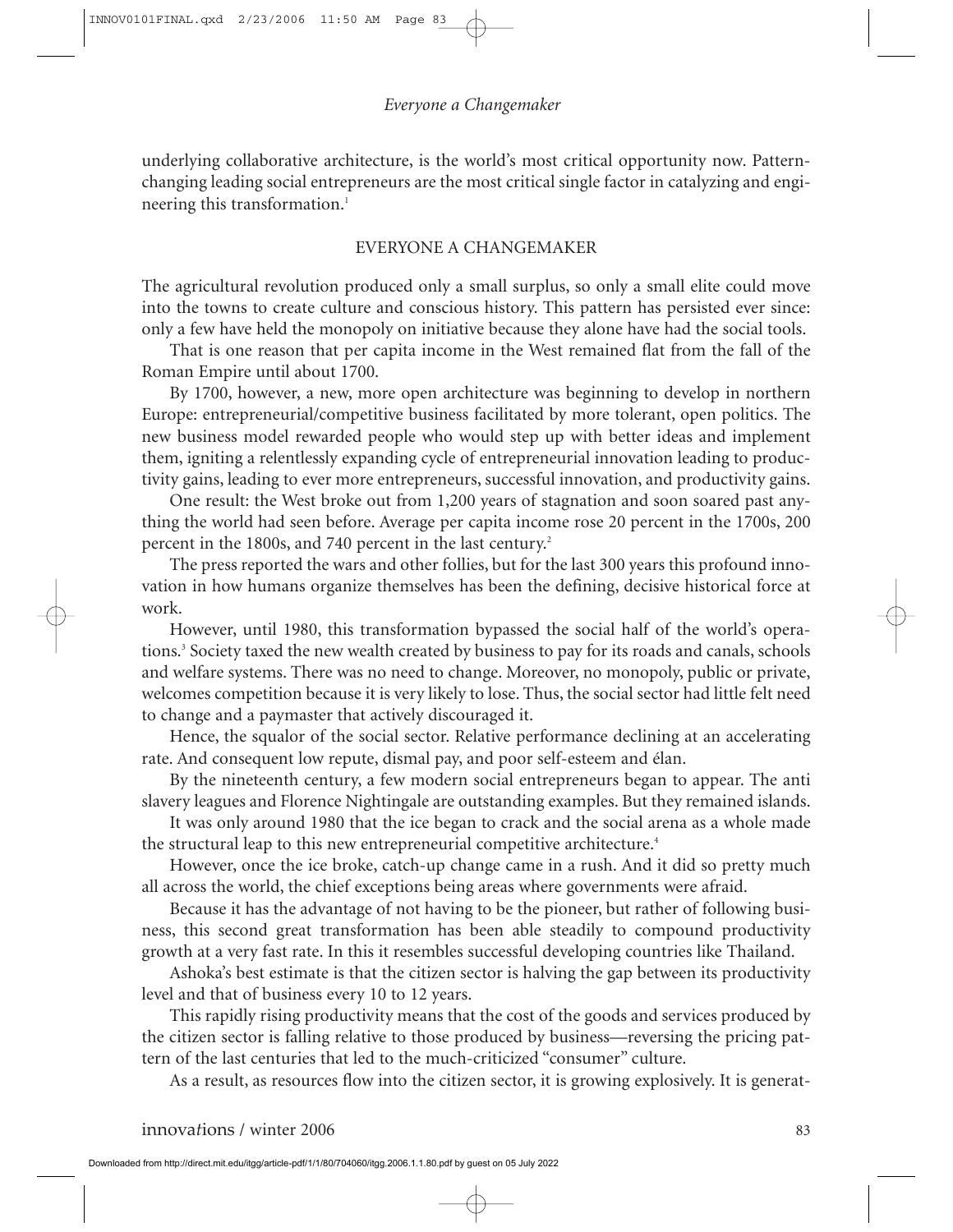ing jobs two and a half to three times as fast as business. There are now millions of modern, competing citizen groups, including big, sophisticated second-generation organizations, in each of the four main areas where the field has emerged most vigorously: Brazil-focused South America, Mexico/U.S./Canada, Europe, and South and Southeast Asia. (The field is also growing vigorously in Africa, the Middle East, East Asia, and Australia/New Zealand, but these are much smaller clusters.) All this, of course, has dramatically altered the field's élan and attrac-

[S]ociety cannot significantly increase the proportion of adults who are, and know they are, changemakers and who have mastered the necessary and complex underlying social skills until it changes the way all young people live.

tiveness. This is where the job growth is, not to mention the most challenging, value-rooted, and increasingly even well-paid jobs. Just listen to today's "business" school students.

Given the results-based power of this transformation of the citizen sector, more and more local changemakers are emerging. Some of these learn and later expand the pool of

leading social entrepreneurs. To the degree they succeed locally, they give wings to the entrepreneur whose idea they have taken up, they encourage neighbors also to become changemakers, and they cumulatively build the institutions and attitudes that make local changemaking progressively easier and more respected. All of which eases the tasks facing the next generation of primary pattern-change entrepreneurs.

This virtuous cycle catalyzed by leading social entrepreneurs and local changemakers is the chief engine now moving the world toward an "everyone a changemaker" future.

No matter how powerful this dynamic is, however, several other changes are necessary if society is to navigate this transition successfully:

• Most important, society cannot significantly increase the proportion of adults who are, and know they are, changemakers and who have mastered the necessary and complex underlying social skills until it changes the way all young people live.

• Although it is normal for support areas like finance to lag behind change in the operating areas they serve, the emergent citizen sector is now at significant risk unless it can quickly engineer major structural changes in both its institutional finance sector and the broad grassroots sources of support in its post-breakeven zone.

## TRANSFORMING THE YOUTH YEARS

There are well over 400 Ashoka leading social entrepreneurs whose primary goal is getting society to do a far better job of helping all children and young people to learn and grow up successfully. Each has a powerful, proven, society-wide approach. (Between 49 percent and 60 percent of those elected by Ashoka have changed national policy within five years of their startup-stage election.)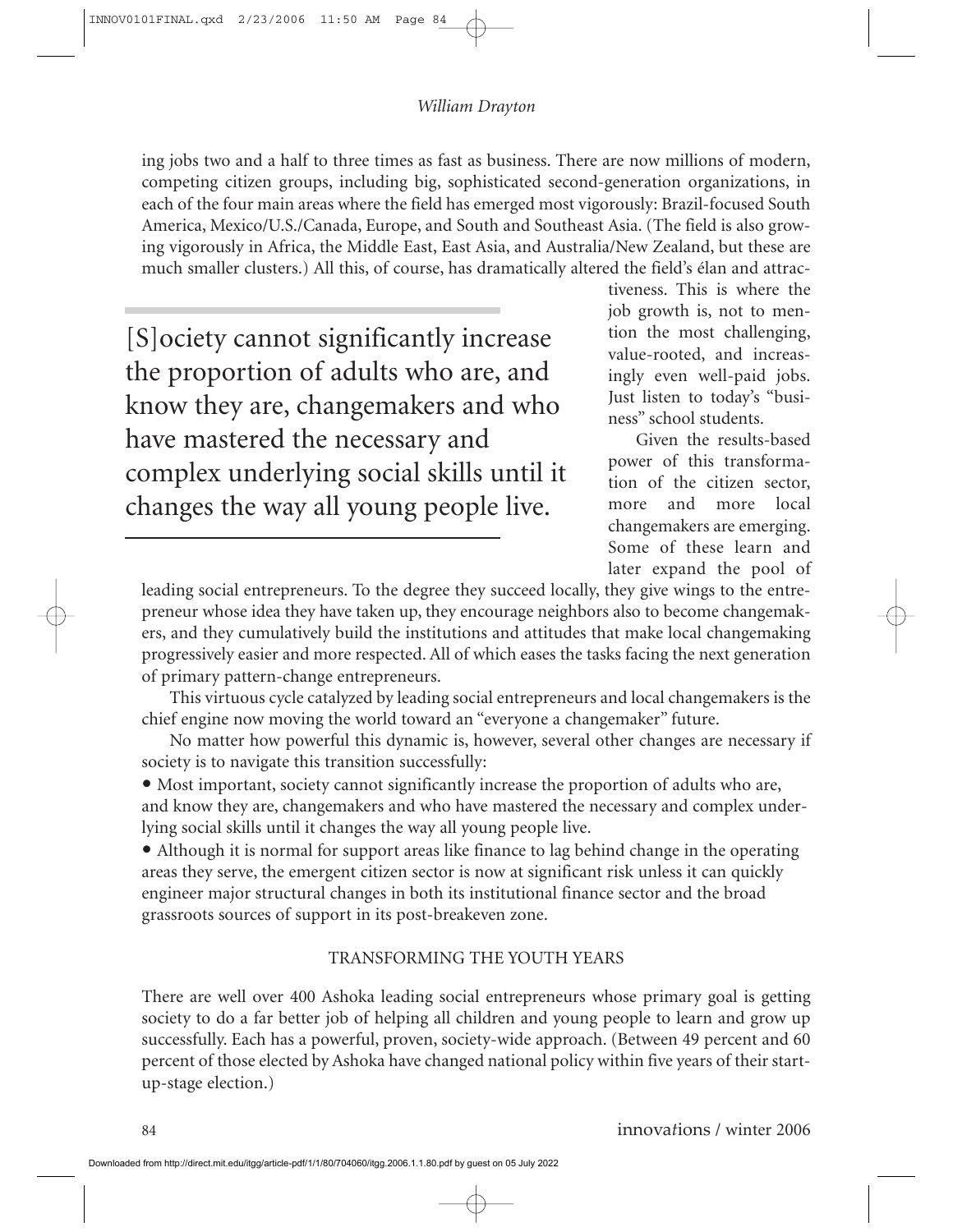However, each of these approaches is a partial answer. It is built around one insight or principle, works through one delivery system, and addresses one or two client groups. Ashoka's "mosaic" process brings all these powerful elements together, draws out the few universal principles that open major new strategic opportunities for the key decision makers in a field (e.g., in this case, those who run schools and youth programs), and then markets these principles. In effect, these mosaic collaborations promise our community the ability to entrepreneur together, an advance that produces far bigger impact than anything the sum of our solo ventures could achieve.

Roughly two-thirds of these 400-plus youth-focused Ashoka entrepreneurs have learned the same three powerful principles. Because they need human resources to implement their vision and cannot realistically get more teachers, they turn to young people. That young people are a huge, and in fact usually the only significant available human resource is the first insight. The other two follow logically: first, the unconventional assumption that young people are or can be competent; and second, the idea that one must transform youth communities (e.g., in schools) so that they become competent at initiating and organizing, and then train and reward their young people in these skills. Applying these three principles in hundreds of different ways and across the globe produces strikingly similar and powerful results: motivated students, better academic results, and young people who are experiencing being in charge. And a very different feel to those schools and programs from the moment one walks in.

Whether these social entrepreneurs discovered and developed these principles to solve their staffing problems and/or with broader educational purpose, collectively they have created a most powerful set of tools to transform the youth years. Moreover, the repeated success they have had in large-scale and highly diverse applications of these principles leaves one with enormous confidence in the power and practicability of these principles.

Ashoka's young people's mosaic also identified another principle that fits closely with this first cluster: anyone (or any group) who does not master the complex social skill of guiding his or her behavior through applied empathy will be marginalized. Since this is the enormously cruel, destructive state of perhaps 30 percent of the world's people, helping young people master empathy is proportionately important.5 One of the best ways of doing so is by encouraging them to build teams to contribute important changes and/or services. If their team is to succeed, they must master teamwork, which in turn rests on applied empathy.

Ashoka began developing its mosaic process and the pioneer young people's application in 1990. It was, however, only quite recently that Ashoka realized that its ultimate purpose, an "everyone a changemaker" world, is an unreachable fantasy unless the youth years become years of practicing being powerful and acquiring the required underlying skills: applied empathy, teamwork, and leadership. This realization suddenly puts the mosaic's core principles in a new light: They are as powerful as they are in large part because they are so key to unlocking this historical transition.

If young people do not grow up being powerful, causing change, and practicing these three interlocked underlying skills, they will reach adulthood with a self-definition that does not include changemaking and a social skill set that largely precludes it. Just as one must develop strong emotional foundations in the first three years of life or suffer for a lifetime, young people must master and practice these social skills and the high art of being powerful in and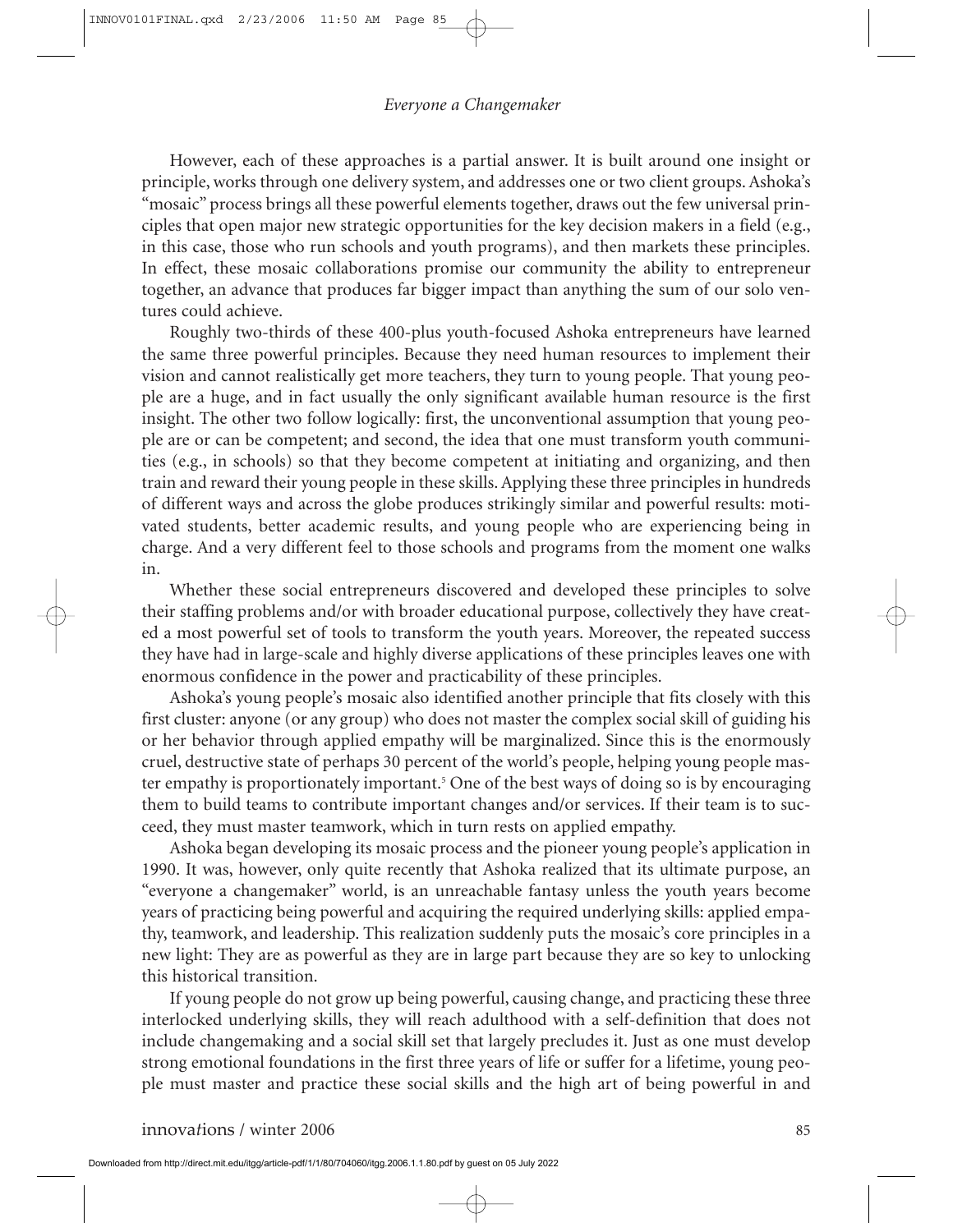through society while they are young.

Consider how sophisticated the learned skill of applied empathy is: As we contemplate each action, we must comprehend how it will impact everyone at several removes around us and long into the future—and then guide our behavior accordingly. Our world now requires that skill as the ticket of admission to most simple levels of society. A dependably good person can no longer rely only on rules because they are increasingly in conflict, changing, or have yet to be developed.

Those without this complex skill will be marginalized. Moreover, mastering it is only the first step toward learning teamwork and leadership. Like ballet, these skills require extensive and real practice.

The children of elite families grow up at home and usually in school being expected to take initiative and being rewarded for doing so. This confident ability to master new situations and initiate whatever changes or actions are needed is in essence what defines the elite. Entering adult life with confidence and mastery of empathy/teamwork/leadership skills is what ultimately has given this small group control of the initiative and therefore of power and resources for millennia.

However, the other 97 percent grow up getting very little such experience with taking initiative. Adults control the classroom, work setting, and even sports and extra-curricular activities. And this situation, coupled with society's attitudes, drums home the message to this majority: "You're not competent or perhaps even responsible. Please don't try to start things; we can do it far better." Teachers, social workers and others are comfortably in control; and, in fact, most school and other youth cultures are not competent and do not train and support and respect initiative-taking. Instead, the peer group culture, not surprisingly, is resentful and in the worst cultures, quite negative.

Do these inarticulate, frustrated youth cultures bring analogous prior situations to mind? Over the last century, many other groups—including women, African Americans, those with disabilities, even colonial peoples—had to make their way from debilitating stereotypes and little prior practice in taking the initiative to becoming fully accepted, capable contributors. These groups, although very different from one another, had to travel strongly similar human and community transformation paths.

Young people are the last big group to set out on this journey. They are also different; but, in the underlying psychological and organizational transitions ahead, they can learn a great deal from the experience of these other groups.

Building on the history of these earlier movements and also on the accumulated experience of hundreds of leading social entrepreneurs working with young people, Ashoka and many partners<sup>6</sup> have prototyped and are beginning to launch at scale the equivalent of a women's or older person's movement for young people.

Although this movement must ultimately change how everyone thinks about and relates to young people, it is young people and their peer communities who will have to change most and who have the most to gain. Therefore, as with all the earlier similar transformations, it is essential that they be central actors—both in actually shifting to the new pattern (because the best learning comes from action) and in championing the change (because people in any class are most likely to hear and trust peers).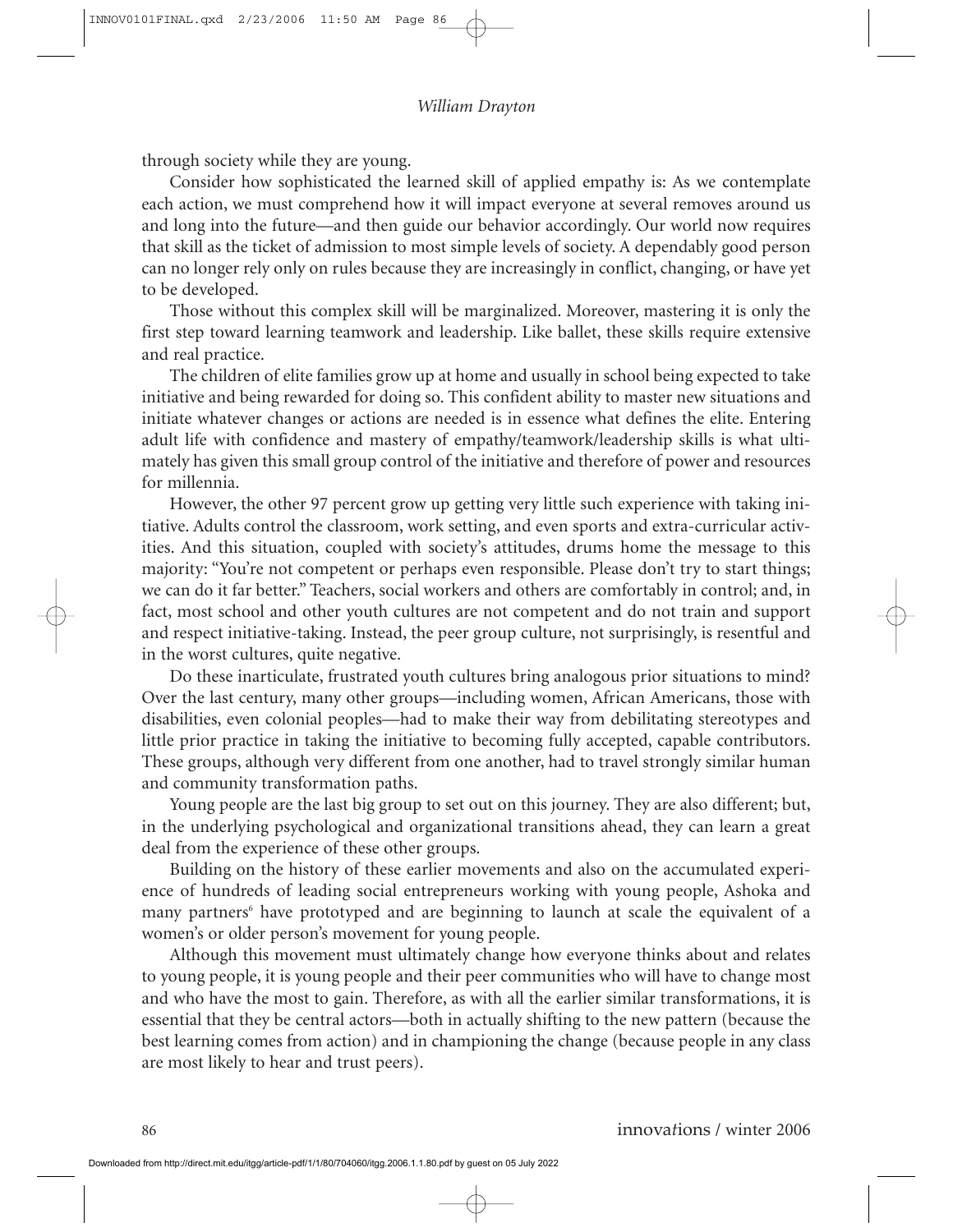| Table 1. The Movement's Jujitsu: Four Levels of Leverage                                                                                                                                                   |                                                                                                                                                                                                                     |
|------------------------------------------------------------------------------------------------------------------------------------------------------------------------------------------------------------|---------------------------------------------------------------------------------------------------------------------------------------------------------------------------------------------------------------------|
| Actions                                                                                                                                                                                                    | Impacts                                                                                                                                                                                                             |
| In any school, community, or country<br>each year, $\frac{1}{2}$ of 1 percent of the young<br>people have a dream and create a lasting<br>venture.                                                         | By leading, these young Venturers<br>become lifelong leaders. They have mas-<br>tered the essential skills of empathy,<br>teamwork and leadership-and irrefutably<br>know it.                                       |
| Each venture engages a team (typically 3-<br>5 in the core group plus 20 who tutor,<br>coach, broadcast, etc.) <sup>7</sup>                                                                                | Everyone learns what teamwork, that<br>they can lead, and how to do so. This<br>further multiplies the next generation's<br>proportion of "natural" leaders.                                                        |
| 1% of a school or youth community<br>launches Ventures with on average 25<br>participants. Over two years: 20% to<br>25% of the whole institution are<br>engaged, likely "tipping" its youth cul-<br>ture. | As Venturer peer groups recruit and sell<br>their work, they can both tip their school<br>or neighborhood youth culture and also<br>will wear down old attitudes and logistic<br>barriers (e.g., space, insurance). |
| movement for young people. Youth   competency, and contribution.<br>Venture participants provide role models<br>and champions. The press joins in.                                                         | Society questions the current disempow- Everyone redefines the youth years and<br>ering pattern, builds a women's/disability lives them as a time of expected initiative,                                           |

This emergent movement will be far bigger than Ashoka, and once it is past the next six to ten intensely entrepreneurial years, it will require extensive operating management that is culturally inappropriate for Ashoka's "collegial/intrapreneurial" essence. Ashoka has therefore created an independent but close partner, Youth Venture. Working closely with Ashoka's young people "mosaic" team, it has the lead in major spread and emerging operating work.

How to launch and build such a movement?

Ashoka, Youth Venture, and their partners are following a strategy that exercises enormously powerful jujitsu-like leverage; leverage that works on four mutually reinforcing levels. They are summarized in Table 1.

Each of these four levels in Table 1 needs the others. But they will not snap into place together or everywhere in society instantly. This makes the job facing the pioneers much harder than it will be for their successors; and it requires a phased, several-stage strategy.

The central challenge is getting to the scale where the synergies between these four levels and across schools, neighborhoods, and regions—kick in and become irreversibly self-multiplying. Ashoka/Youth Venture, recognizing this is the heart of the matter, has been experimenting with a dozen different avenues and is gaining increasing traction. Here are some examples: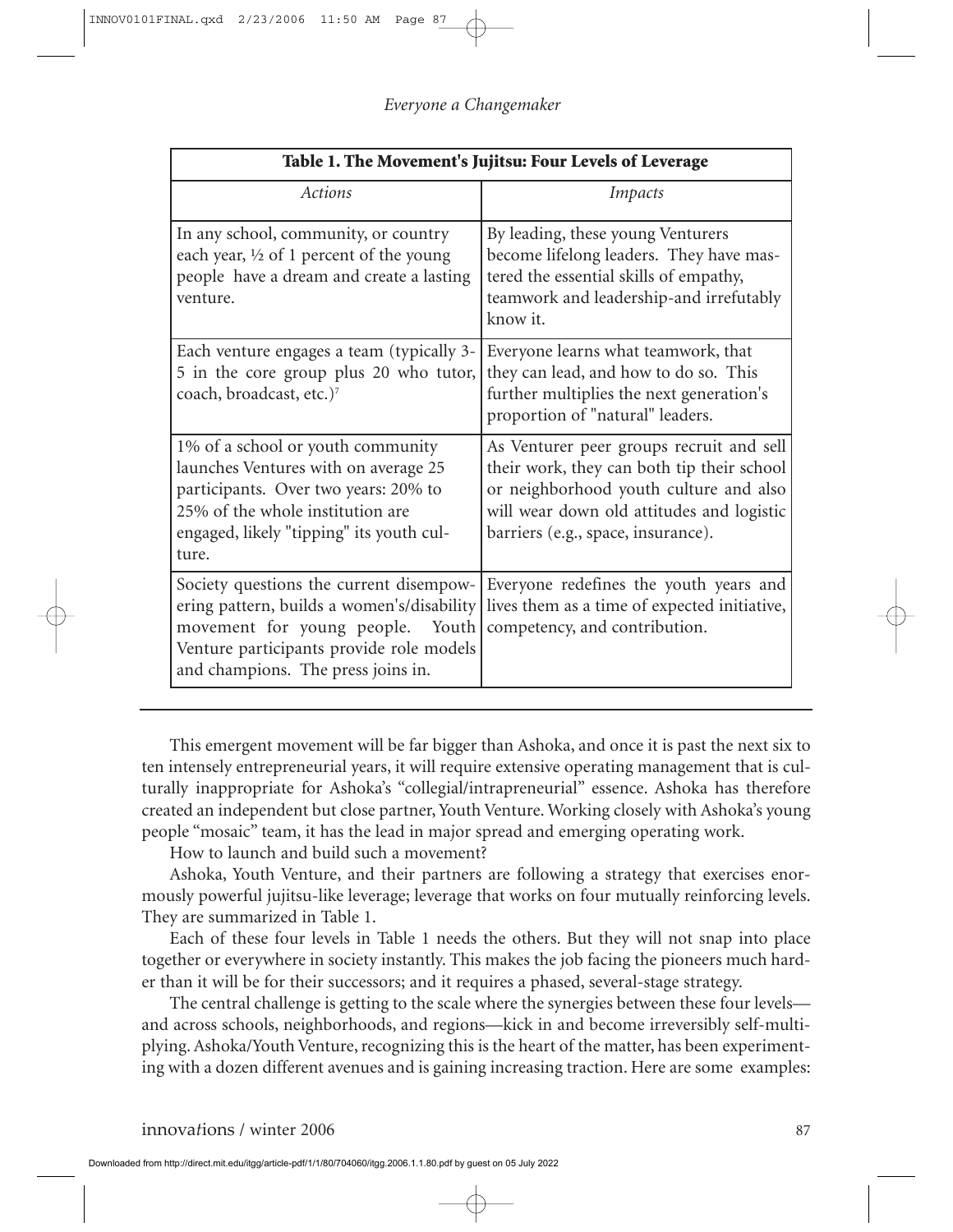• Partnering with national organizations with many chapters (e.g., the Girl Scouts) or broad reach (e.g., Youth Services America).

• Co-venturing with public-spirited corporate partners, including experimenting with engaging staff, local units, and key customers as nominators, Youth Venturer Allies, and local organizers. (Most recently with Staples in Europe and Latin America).

• Communicating the stories of Youth Venturers broadly and encouraging others through media partners (including a growing relationship with MTV in the U.S. and Mexico).

y Using Internet avenues to recruit, help, and network Venturers, Allies, and local Partners.

• Extending Youth Venture's online "Virtual Venturer" program, which allows young people to become Venturers even in communities without an established organizational presence.

• Replicating the successful United Way model developed in North Central Massachusetts. After two years, almost all the schools have multiple Youth Venture teams; the area's community college gives college credit for high school Venture work; and virtually all young people in the area experience multiple Venture models. Four other local United Ways are moving to follow, hopefully followed by many others and also community foundations.

• Partnering with a subject matter segment of the citizen sector (e.g., the environment) to support Youth Venture teams in its field as a means of seeding future leadership.

• Building a network of stand-alone, volunteer-led local Youth Venture organizations akin to the vast majority of Scout, 4-H, and Little League groups (experiments underway in four metropolitan areas).

• Breaking through with groups of schools, e.g., those served by an Ashoka Fellow or where we can get support from the leaders of a school system. This is more school system leveraged than working school by school although we welcome individual schools as long as the leadership comes from them.

y Building links to youth communities (e.g., punk rock bands, debate groups) built around a common interest and that cut across institutions and geography.

• Getting to scale locally: Using all avenues in a few medium-sized metropolitan areas or small provinces or states (e.g., New Hampshire).

Although the movement is far up the learning curve, all that means is that the pace of experimenting/learning is accelerating and broadening. It needs many more partners who are excited by this movement-building challenge of accelerating to scale, and who will join in experimenting, adapting, and pushing.

And it needs to communicate its alternative vision for the youth years and ultimately for a rapidly multiplying proportion of the population who have the power to change things.

As the number of young leaders increases and spreads, this job becomes easier and easier, not least because such Venturers usually gain confidence once they see that, in addition to being the founders of a newspaper or a program to help new immigrant youth or a peer-topeer counseling service, etc., they are pioneers in an historic moment.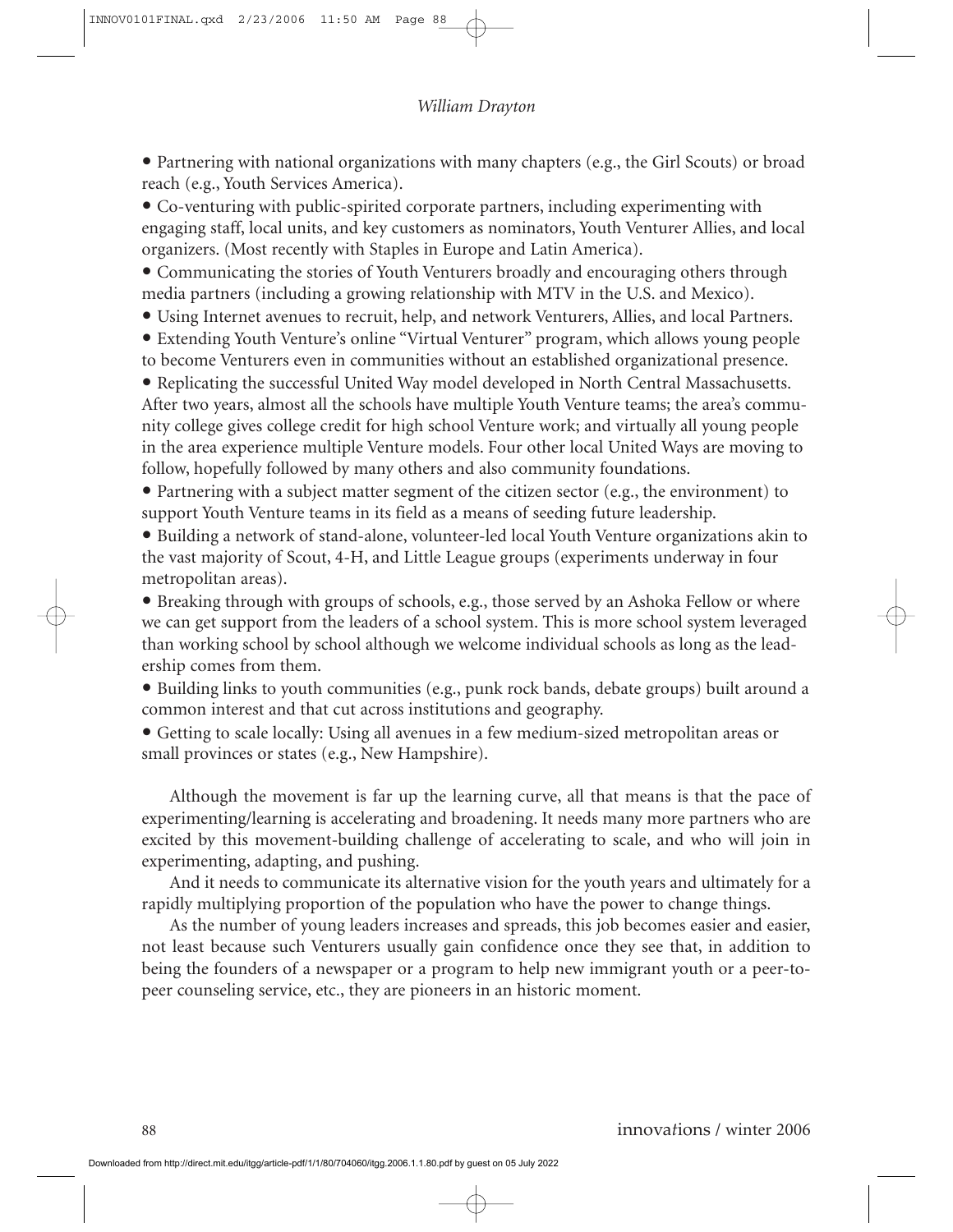## NEEDED: NEW SOCIAL FINANCIAL SERVICES

Citizen organizations of all types and sizes urgently need a new social financial services system.

Where can two 15-year-old African American girls go when they need \$900 seed funding to launch a teen-to-teen late-afternoon confidential telephone hotline? Or a 14-year-old who needs \$800 startup and working capital to buy T-shirts to imprint and sell in order to fund an Ecuadorian support group of young people with diabetes? Or a group of boys who need funds to seed what eventually will became a successful effort to build a municipal skateboard park?<sup>8</sup>

They cannot go to a foundation or a government agency. They typically cannot even open their own bank account. What if their parents cannot or will not pay? Or if it is important to the young people to do it on their own (so they can do it their way)?

As we have just seen, society's core interests are in making it easy, not impossible, for young people to take initiative and build ongoing services. But our existing financial services institutions fail us.

This is only one of many such failures of today's social financial institutions.

Going to the other end of the sophistication scale, consider how the structure of government grant agencies and foundations makes it extremely difficult for either institution to serve leading social entrepreneurs. The people try hard, but the structural barriers are formidable and firmly set. Again, given how central social entrepreneurs are to what is society's greatest historical opportunity now, this failure is extremely costly.

What leading social entrepreneurs need and what today's dominant social financial institutions—governments and foundations—can provide conflict point by point:

Social entrepreneurs need social investors who will value new ideas. The most important innovations cut across the disciplinary and organizational boundaries created to solve old problems. Governments are bound by narrow, rigidly and impermeably bounded "stovepipes" defined by legislation and refined ever more narrowly by the organizations and regulations that follow. Foundations are captive to internally formulated "strategies," their institutional stovepipes, and staffs who typically follow specialist lateral career paths. Moreover, a program officer confronting a crosscutting idea will have to learn more, think harder, and consult and share decision-making much more than when facing a familiar idea that neatly fits his or her program. (Can you imagine what would have happened to the digital revolution if its entrepreneurs had to fit similar strategy/stovepipe straightjackets created by Deutsche Bank or Bank of America?)

Social entrepreneurs need and deserve loyalty. Their work is not a job; it is their life. And they are, day by day and year after year, central to the iterative process of creation that is the essence of the value being built. But making and sustaining the commitments that would constitute loyal partnering requires judgment, very-long-term perspective, and true understanding of entrepreneurship—all of which are difficult for large institutions to muster.

Social entrepreneurs need medium- to long-term and often substantial investments. They must test and refine an idea (an inherently unpredictable process), learn how to market it and cause many other institutions to change (also resistant to tight scheduling), and then build an institution and movement. Almost all governments and foundations, guided by their own internal one-year budgeting imperatives, provide one-year funding.

Social entrepreneurs need support in building strong, major institutions; governments and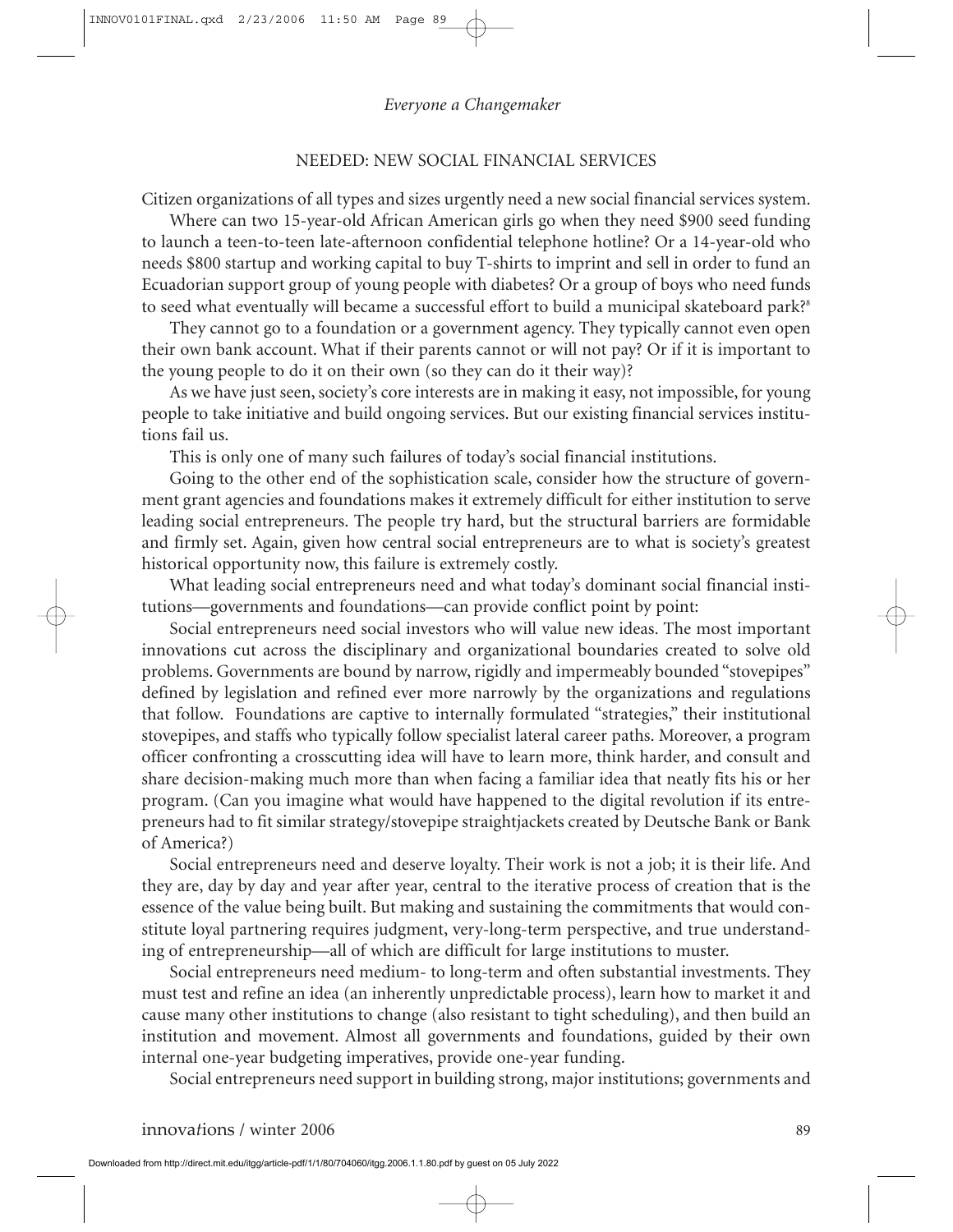foundations avoid the "overhead" this would entail.

To some degree, it is natural for change in financial and other support services to lag behind a transformation of the operating institutions. There is, however, considerable risk that these financial institutions will not adapt adequately or at all.

Unlike business financial firms, neither governments nor foundations must respond to their clients.

Governments are sensitive to political stimuli, but these synapses often do not come from the clients being served. Development agencies are an extreme case: Their end clients have no

[S]ociety's core interests are in making it easy, not impossible, for young people to take initiative and build ongoing services. But our existing financial services institutions fail us.

leverage; it is the contractors who do. In this case, the resulting misalignment of incentives may be worse than in the typical foundation case, where clients are as a rule no more than supplicants.

There are further systemic reasons why governments and foundations fail the citizen sector. Their structure keeps them from seeing and often from serving whole classes of potential clients well. Moreover, because they are not subject to competitive discipline, they do a poor job of rewarding high performing citizen groups and closing or merging poorly run ones. Society's resources are, consequently, allocated poorly. Worse, the citizen sector

cannot become as productive as business as long as this undisciplined condition continues.

A notorious example is the dramatic variation in performance between the numerous microcredit institutions in the Chicago area. Some have almost perfect payback rates and low general administration and sales ratios. Others perform dismally. So far, the institutions investing in these funds barely seem to notice.

However, commercial competitive microcredit investment funds could not afford such inattention. A fund that invested in any of the losers would end up with a lower return for its investors and only one or two stars (out of five) on the Morningstar mutual fund rating service.

If the incumbent institutions seem unlikely to transform themselves to provide the types of services a rapidly evolving and increasingly diverse citizen sector now needs so urgently, where can the sector look? To the enormous, highly competitive, client-focused for-profit financial industry. It provides business a kaleidoscopic diversity of services that are minutely fitted to client needs and that change, if anything, faster than the clients.

The first for-profit financial firms that recognize that there is a huge, highly attractive new business waiting to be born here and that open it up will profit handsomely—and make a profound contribution.

There are many factors coming together now that make such a move timely. The citizen sector is now both very large and the fastest growing sector of society. It also has many large, solid institutions.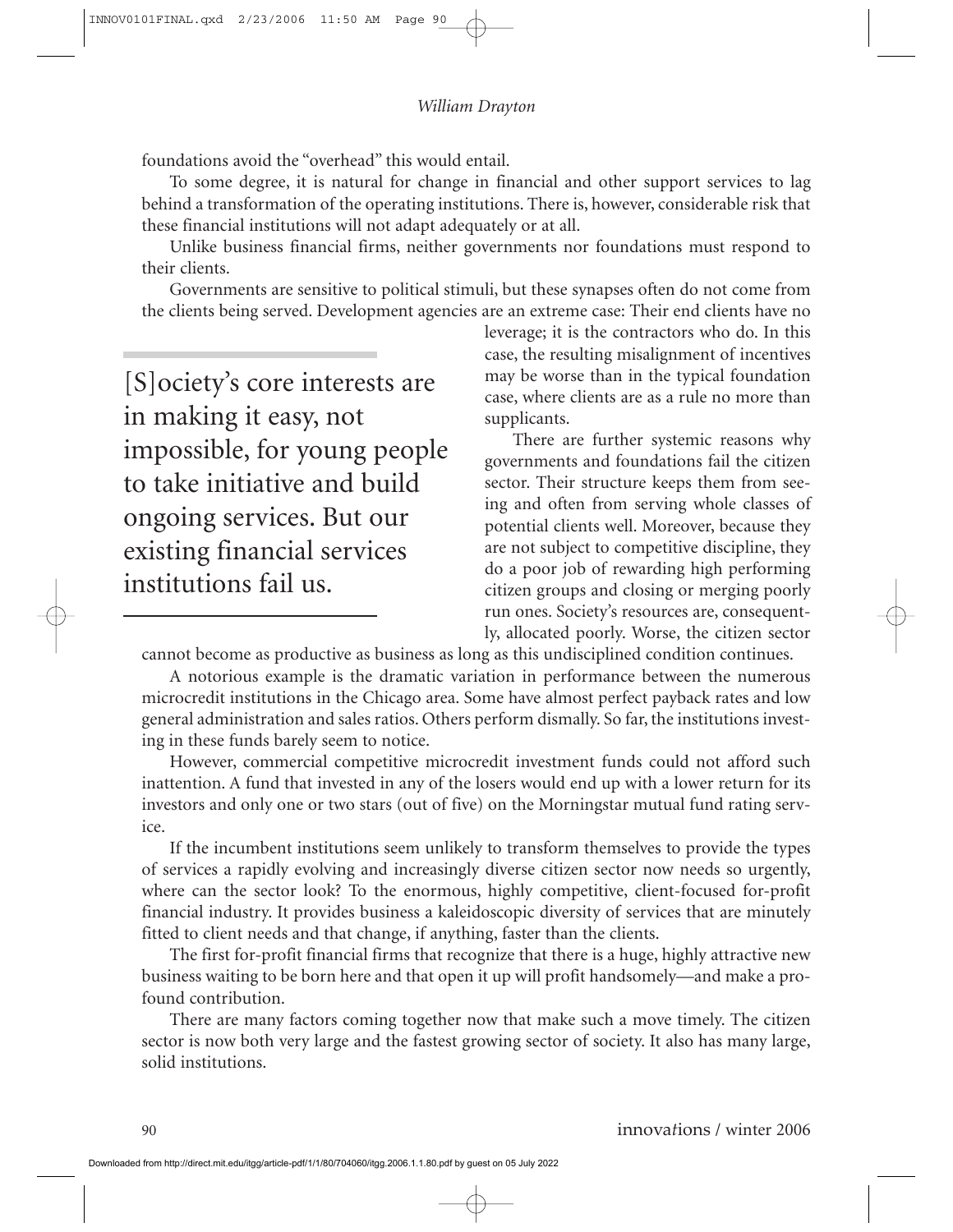At the same time, there is huge existing, and more latent, demand for quality social investments, with varying mixes of social and economic return and in different subject matter and geographic areas. There also is huge actual and latent demand for engagement in the social sector. People want access to quality personal opportunities ranging from volunteering and internships to full careers for themselves and their families and friends. They also want to spot and land the new business/social opportunities that are now developing. A smart bank will develop a web of products and services that will allow its bankers to serve every investor client's individual needs with a tailored package of varying mixes of financial, social, and engagement values.

Along with my colleagues in Ashoka's Business Entry program, I have identified roughly 40 building-block financial and service products that, when combined orchestra-like in varying combinations and with varying pricing, can offer banks and other financial institutions a very large, profitable new business. This business will enable these institutions to bring huge value to a very wide range of clients—from teen beneficiaries of a skipping trust<sup>9</sup> to a high active net worth entrepreneur ready to sell his/her business and redeploy both resources and career.10 The strategy here is to demonstrate just how profitable and attractive this business is to new clients. The immediate work is to develop and refine the building block products in the crucible of the full product-development process and, most critical, to direct client feedback.

This is not about a new product. Or even a number of new products. It is about building a major new business that will link varying types and classes of investors with diverse investee needs through equally diverse (and varying over time) channels. At one time the banks did not invest in art or even real estate. Now those areas are integral, and clients expect them.

The transaction costs of government and foundation grant-making, taking into account only the direct (not opportunity) costs to donor and donee, now run 20 to 45 percent, roughly 10 times what is normal for business finance.<sup>11</sup> This difference offers huge scope for financial firms to find efficiencies and capture some of the savings through fees.

Although some components of this new business's product orchestra will be labor intensive and custom-tailored, it is critical to have a large number of high-volume component products. Large volumes are necessary to drive down per-transaction costs, which is essential for modest or merely wealthy investors and competitively key even for the sophisticated very wealthy.

The now-huge socially responsible investment industry achieved this scale chiefly by investing in subsets of existing financial stocks and bonds that exclude objectionable (e.g., tobacco, arms) securities. The new commercial microcredit funds that have been introduced over the last few years are the first major example of the next step: the for-profit finance industry profitably providing direct investments in citizen-sector work to the broad public. They are able to do so because there are 120 to 150 large, safe, well-established microcredit lenders, with clear, stable track records, in whose securities these funds can invest large sums safely without incurring significant expense (relative to investment) in case-by-case due diligence reviews.

Although this success is enormously encouraging, it is far, far from enough. It illustrates the principle, but it cannot provide either the volume or the choice the huge latent demand needs, let alone what is required to build a substantial business for the industry overall.

Therefore, a critical part of the Ashoka strategy to encourage for-profit finance firms to enter the social financial services business is to catalyze the development of many, very large,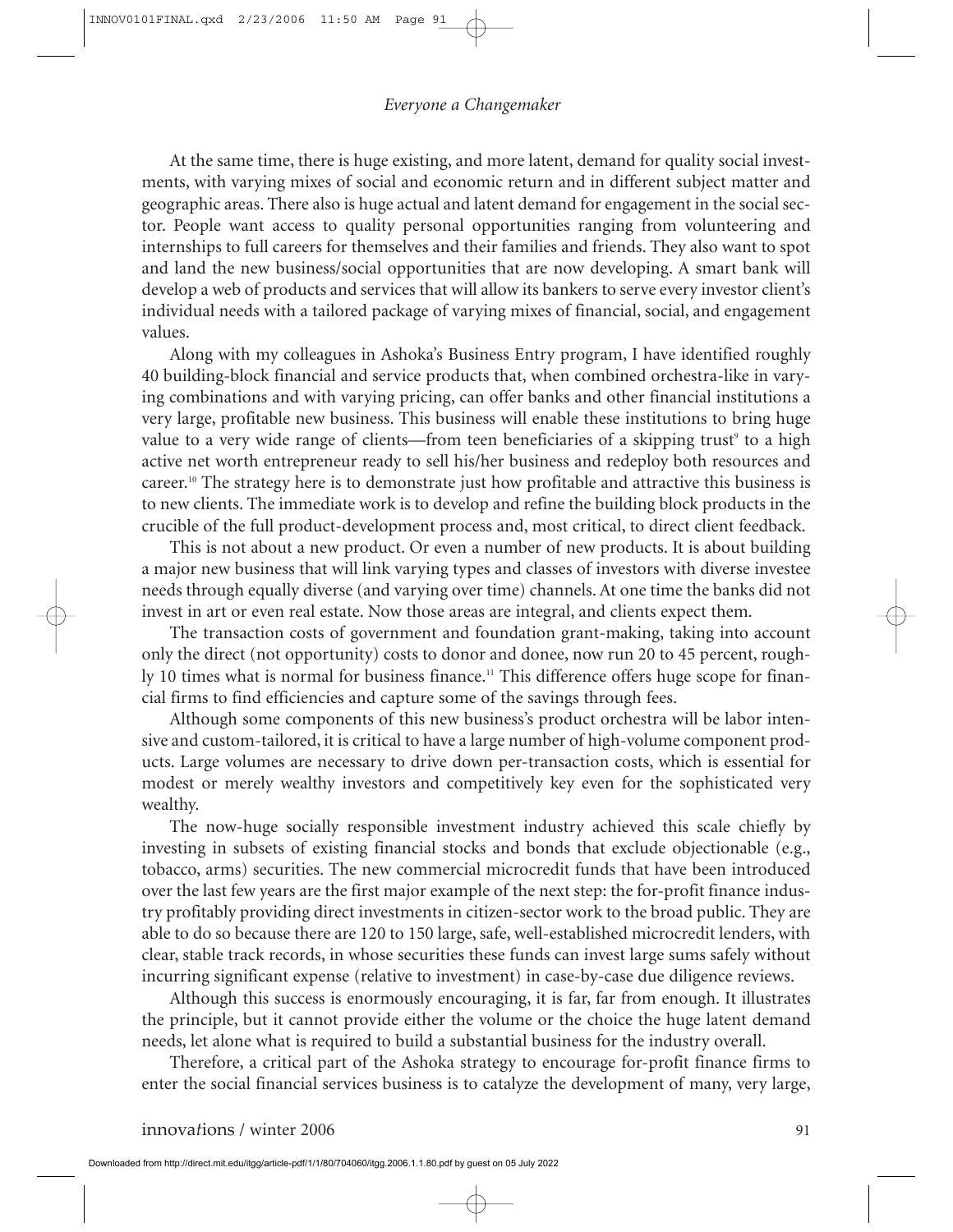reasonably uniform and safe, and therefore securitizable, new classes of social investment. The single most important source of these new investment opportunities flows from our gracefully named business/social "hybrid value-added chain" (HVAC) work. This work originated in another major "mosaic" collaboration, this one across roughly 400 Ashoka social entrepreneurs whose work is focused on ensuring full economic citizenship to everyone. A good many

The transaction costs of government and foundation grant-making, taking into account only the direct (not opportunity) costs to donor and donee, now run 20 to 45 percent, roughly ten times what is normal for business finance.11 This difference offers huge scope for financial firms to find efficiencies and capture some of the savings through fees.

of these working toward this goal have found powerful leverage in reconnecting business with the newly entrepreneurial/competitive citizensector through new valueadded chains involved in design, production, distribution, servicing, and parallel supports including finance. The new, more productive value added chains draw for each step in the chain whatever each side can contribute most effectively and efficiently. However, this work has typically been limited to one product or service in one country; and these early cases were held back by the relative

immaturity of the citizen sector organizations at the time.

Ashoka's HVAC strategy is to get four very different products/services quickly to the point where the customers, businesses, and citizen groups are all benefiting enormously from the new cooperative value-added chains. Once the businesses in an industry see one of their competitors gaining important new markets and making significantly higher profits, they cannot afford not to follow. The same is true for the organizations that compete with the pioneer HVAC citizen groups, once they see how much their competitors are benefiting from large, stable, nonpolitical, new revenues and their new, unique ability to provide valued new services to their clients. This competitive dynamic is key to the jujitsu that allows Ashoka, a small force, to set in motion so large and irreversible an historical change.

Setting this same, huge structural change in motion in four very different industries will make it clear that something far bigger than an industry-specific innovation is at work. The HVAC principle will apply to most, probably all, areas of human endeavor. Once this framework becomes clear and is widely grasped, everyone can begin looking for possible applications to their areas of work.

A key example: many a smart management consultant will make partner by building his/her firm's HVAC practice. They will seek out such high-yield opportunities, bring them to potential clients, and then do the required design and institutional adaptation work. Because they will do this work regularly, they will be able to build practices serving managers who do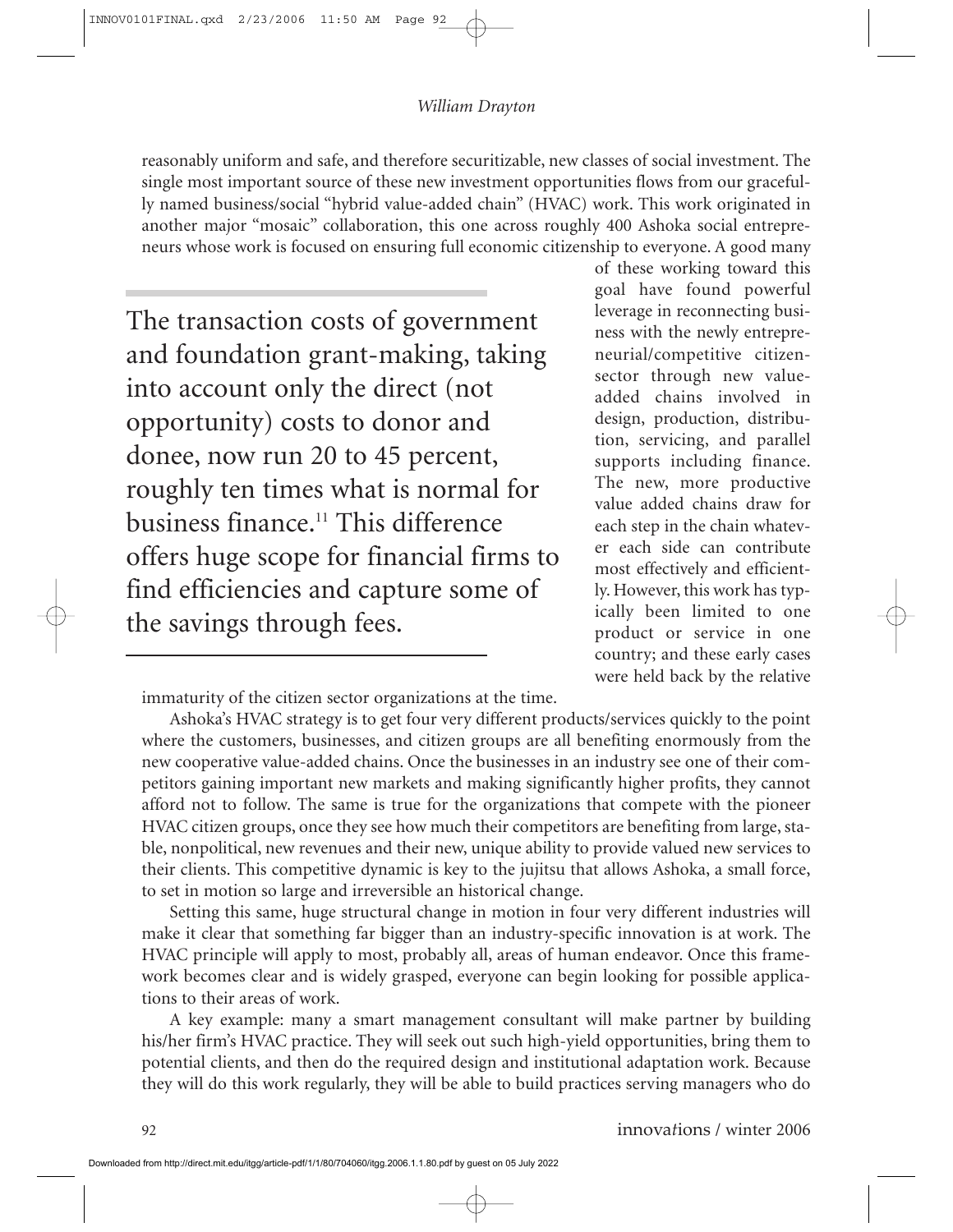not have this experience. This response is key because it will institutionalize the catalytic work Ashoka now has taken on.

Business schools and business writers will also be key players in helping spread awareness of the HVAC idea and in reporting on and helping to systematize the knowledge underpinning the field as it develops. There is also extensive work for the emerging institutions of the citizen sector to do here.

Sketching the story of one HVAC on which Ashoka is working will help make this change more concrete:

Over most of the planet small farmers do not have access to drip irrigation equipment. It is not profitable for the piping and irrigation firms to serve them. The companies' costs are too high for the poor rural economy, and the companies do not understand or trust the small farmers or their environment.

In Mexico, a partnership between Amanco (the leading piping company in Latin America), Ashoka, and local citizen groups is now beginning to demonstrate how to close this gap.

Over the last decade, large, competent citizen groups have developed to serve small farmers. Their cost structure is that of the "other Mexico," that of the poor and of the rural areas. They understand and have the trust of their clients. Moreover, the sector has increasingly mastered relevant skills ranging from large-scale/low-cost organizing to knowing how to help poor people save reliably.

These now large, skilled, economic citizen groups can provide the missing bridge between the company and a huge untapped new market, between the farmers and access to a technology that will provide them with more income, more stable income, water conservation, and environmental benefits.

Everyone benefits enormously.

The farmers earn much more, more securely.

The environment benefits, and the country produces more, more reliably.

The first citizen groups to join are the only source, at least for a while, that can provide these benefits to their farmer clients. This gives them a huge competitive advantage vis-à-vis both government and other citizen groups. Moreover, they get the same markup that businesses playing similar roles in bigger markets receive—a huge (especially relative to their cost structure) and growing revenue flow that is also independent of governments and foundations.

Amanco will be the first into this market and should settle in long term with a significant share, even recognizing that competitors will follow. The company has established key relationships and is quickly coming up the learning curve to mastering this new market, which is making it harder and harder for others to catch up quickly.

Nonetheless, competition will come. Citizen groups that said no when Ashoka first approached them, fearing the risks (and in some cases feeling uncomfortable partnering with business), are watching and beginning to wonder where they can find such a deal. Business will probably respond even more quickly. In a second HVAC area, slum reconstruction, a major global competitor to the company with which Ashoka began this work decided it had to jump on this new approach four months after the first HVAC collaboration began if it was not to fall behind in accessing this huge new market.

Each of the HVACs creates very large, reasonably uniform financing needs across the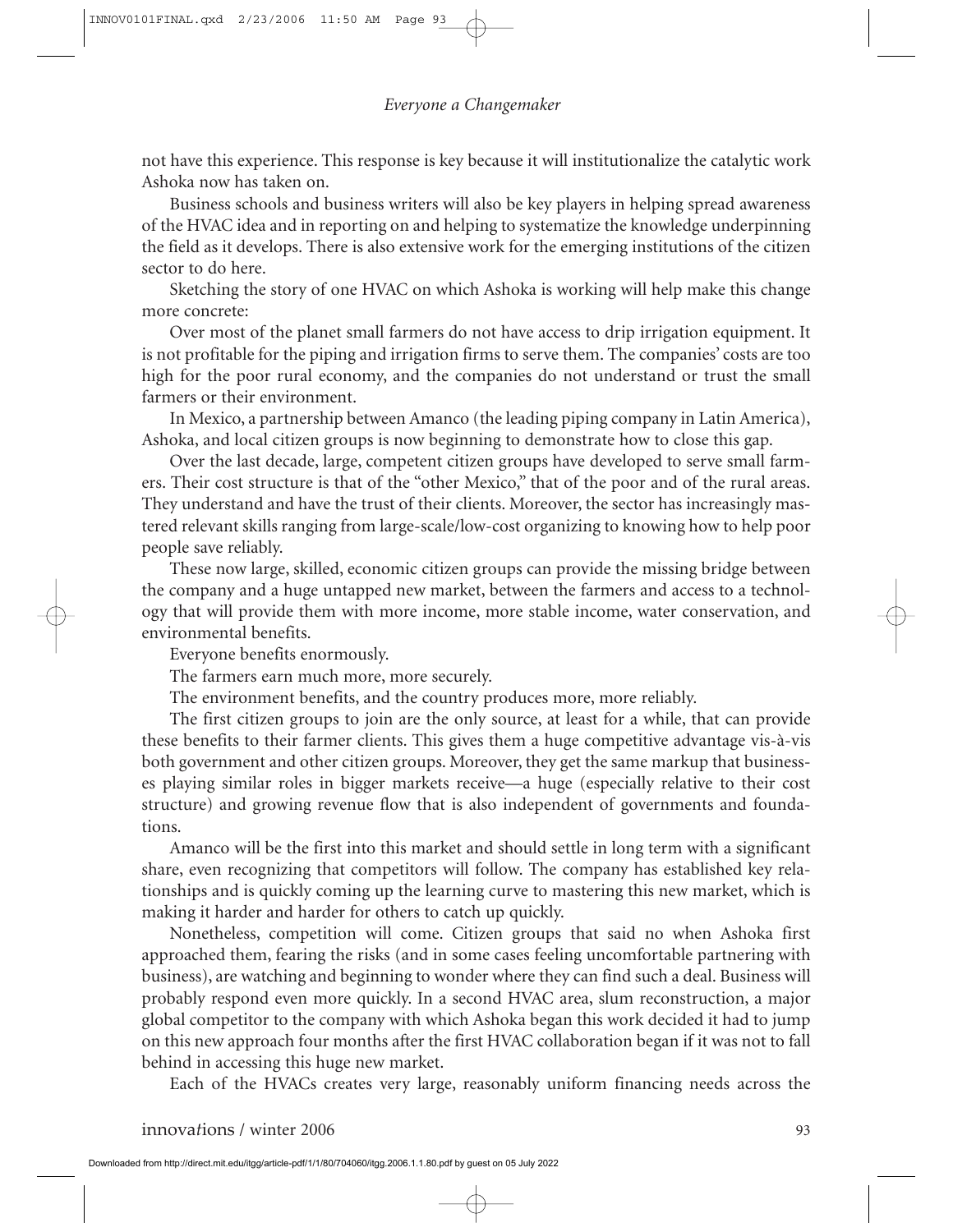globe. These eminently financeable needs in turn become a critical source of the attractive new products needed to fuel the new businesses waiting to be born in the for-profit finance industry.

To the degree these needs come from a business/social marriage, they will be even more attractive to the finance industry and to many clients. This will reduce the price discount that risk-averse investors attach to anything unfamiliar. It also builds in a further acceleration of learning and therefore of productivity growth for both business and citizen sectors.

Learning will accelerate further as the two sides overcome the differences in style, language, and clothing, and the mutually suspicious stereotypes that developed over the last several centuries of deepening division. The people on both sides will bridge these gaps, not because doing so is socially nice, but because it is essential for their respective core interests: business wants these markets, and the citizen groups want to deliver these goods to their clients and gain financial and political independence.

The HVAC delivering drip irrigation to smaller farmers generates two sound lending opportunities:

The large, stable, competent citizen groups providing the bridge between company and farmers need bridge financing when starting up until they reach breakeven.

Far bigger is the need to help the farmers obtain credit so they can buy this substantial capital asset. Loans to farmers for drip irrigation should be attractive to lenders for two reasons: (1) there is security and (2) the farmers will stop making many other payments long before this one, given how central this equipment is to their economics. Once the mechanisms are developed, such loans could quickly become a gigantic financial product class given that capital equipment and many millions of modest farms are involved.

The same pattern holds true for the urban slum reconstruction HVAC, where Ashoka's work is also far advanced. Similar logic but somewhat different specifics will produce yet more financing opportunities in one HVAC after another. Each requires extensive financial engineering and then marketing; but the cumulative effect, especially as the competitive jujitsu in each area kicks over, will be a tsunami of large-volume, low-unit transaction cost, profitable for everyone, and offering new investment opportunities.

Getting the for-profit finance industry to enter the social financial services field is entirely critical if the citizen sector is to obtain the inventive, adaptive, responsive, and efficient institutional services it so urgently needs.12 Investor demand does not create the bottleneck. The chief obstacles are: first, inadequate flows of high volume, diverse, attractive investment opportunities; second and simply, insufficient imagination to see so large a strategic opportunity.

If anything, the need for profound change is even greater when it comes to how the citizen sector supports itself once groups pass beyond the early years when institutional finance is key.

Citizen groups, very much like businesses, have a three-stage life cycle. They start with a self-financing "garage" incubation period. Then they gear up for a time of service and product testing and refining and also of institutional formation that often requires significant institutional investment. Eventually they move onto a "post-breakeven" mature phase, where citizen base or grassroots resources coming in must at least equal expenditures. Outside the U.S. and a handful of other countries, this citizen base is entirely inadequate.

This inadequacy poses a profound strategic risk to both individual groups and the citizen sector overall. As we have seen, the sector is now large and growing explosively. Foundations

94 innova*t*ions / winter 2006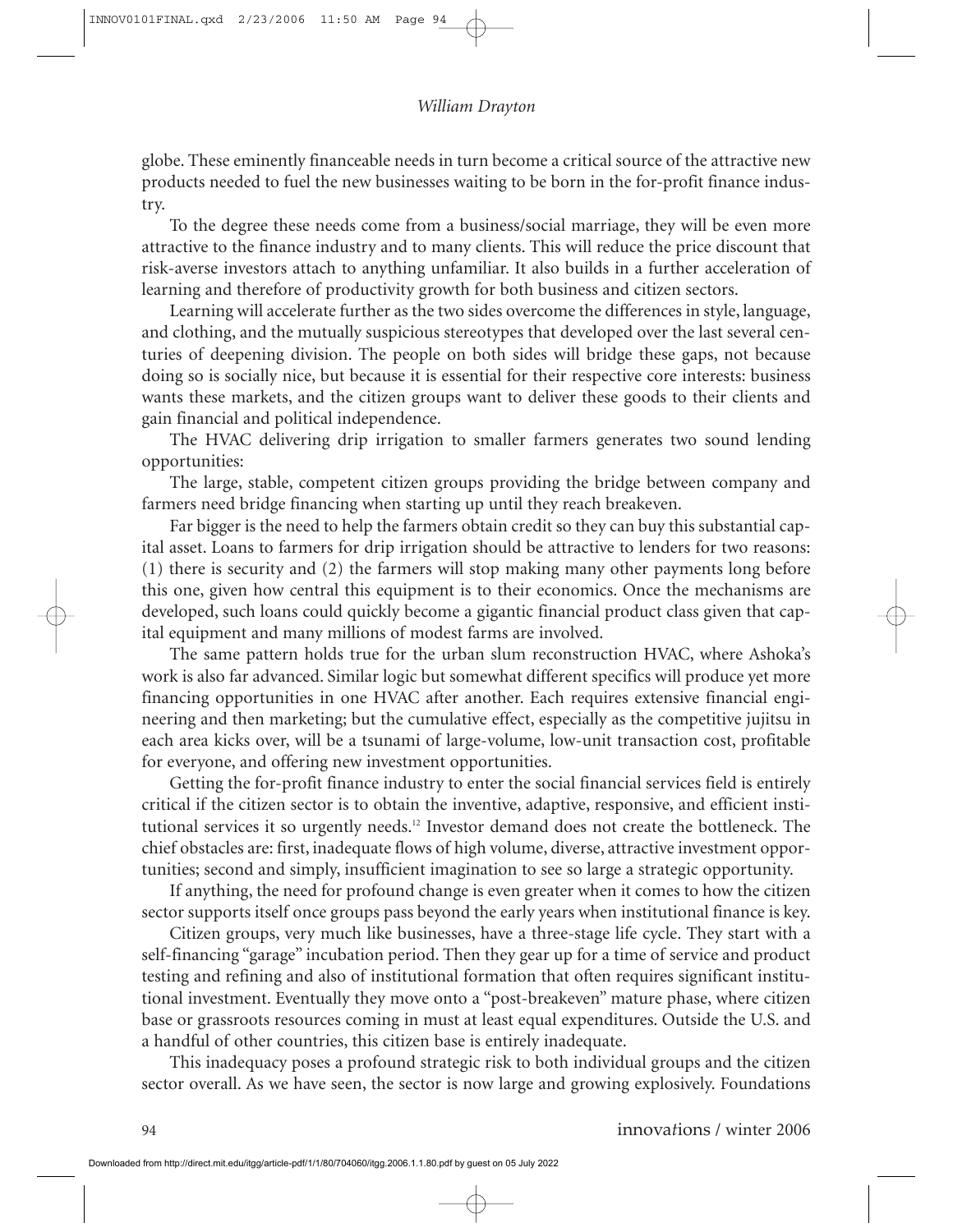cannot touch this scale of need. Governments, if they were not increasingly under pressure to retrench, could provide the needed resources. In many cases they would like to do so, both to ensure the provision of needed services and to reestablish control over the citizen sector. This is, of course, a danger the groups and the sector cannot afford to run. Dependency on government was precisely what caused the sector to fall so far behind business from 1700 to 1980.

The only alternative is to build the sort of broad base of citizen support that underlies every sector of society that does not have the power to tax and that has become secure and steady: business, religion, trade unions, social clubs, even the schools of samba that enable poor neighborhoods in Brazil to prepare and mount Carnival groups every year.

This base has four main components: people's time, money, information in and out, and captive businesses. The mix that works will vary by field and institution. However, any institution that cannot find a mix that works for it is unlikely to survive long.

The challenge here is not to get Brazilians or Poles to be more generous. They give generously now, but only to groups that ask, and ask intelligently—be they the churches or the schools of samba.

The citizen sector is new. In most countries it is just now reaching the stage where there are a significant number of reasonably stable, mature, clearly focused institutions ready to build such broad citizen bases. The challenge, then, is closer to home. It has to jolt the citizen sector itself to grasp that it must and can go out and build this new sustainable, long-term foundation.13 And, at the same time, to help it learn how.

## WHERE WE ARE GOING

The daily news is chronically dispiriting, a reportage of follies that seem to be taking place in a world without a compass.

That is probably so in part because this is a time when deep historical tides are moving with unprecedented speed and force.

The millennium when only a tiny elite could cause change is coming to an end. A generation hence, probably 20 to 30 percent of the world's people, and later 50 to 70 percent, not just today's few percent, will be changemakers and entrepreneurs. That world will be fundamentally different and far safer, happier, more equal, and more successful place.

To get there, we must end the infantalization of young people. They and the rest of us must enable all young people to be fully creative, initiatory, and powerful changemakers.

We must also build the wisest possible financial and other institutions so that, as these young people become adults, the new citizen sector will draw them fully into an "everyone a changemaker" world.

*We invite reader comments. Please send an email to <editors@innovationsjournal.net>.*

innovations / winter 2006 95

Downloaded from http://direct.mit.edu/itgg/article-pdf/1/1/80/704060/itgg.2006.1.1.80.pdf by guest on 05 July 2022

<sup>1.</sup> As Ashoka has come to understand this more clearly, it has clarified its ultimate goal. Challenged several years ago by eBay's Pierre Omidyar, Ashoka came to understand, given its understanding of these historical forces it